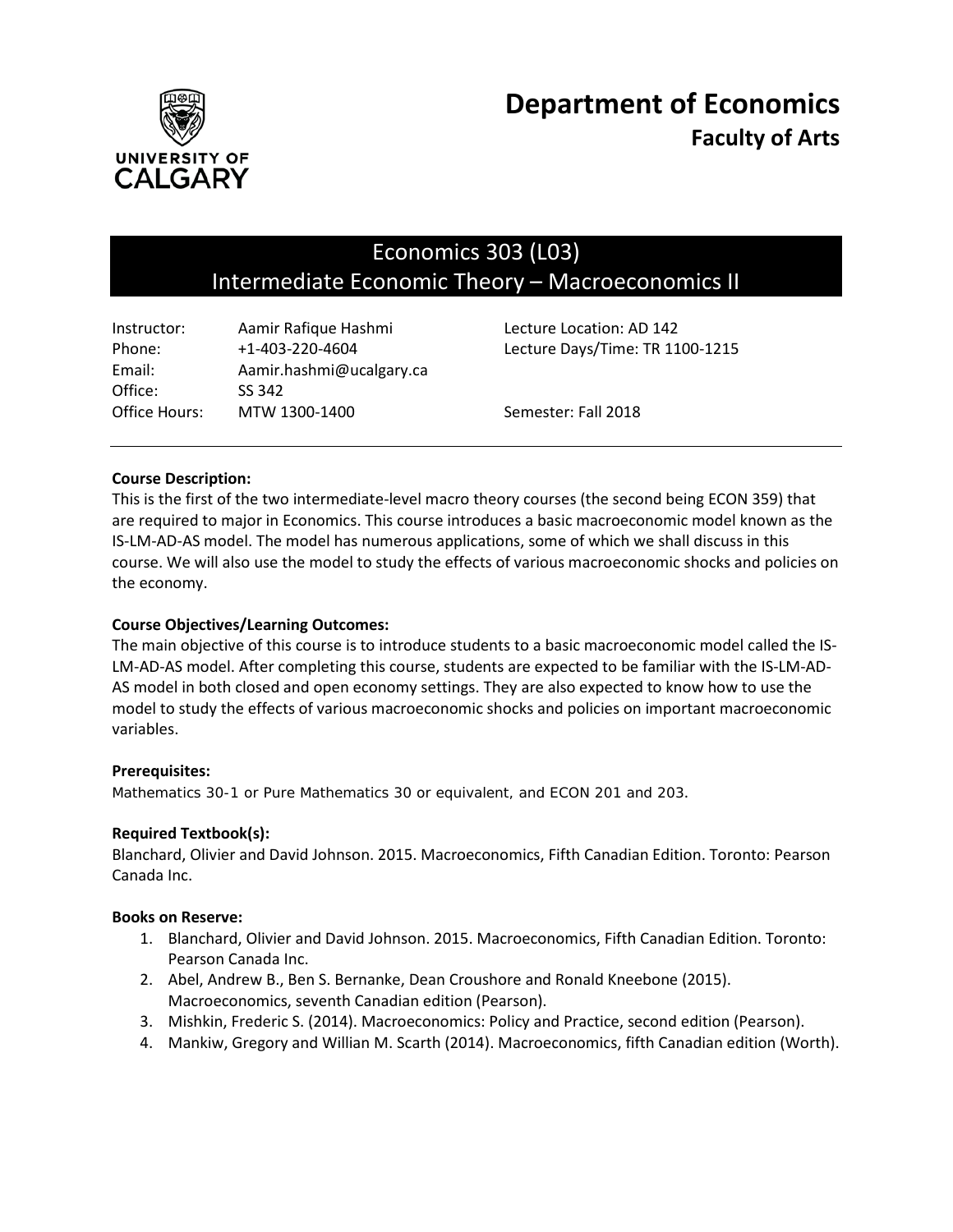## **Course Outline:**

- 1. The IS-LM Model: A Macroeconomic Model of a Closed-Economy in the Short-run (chapters 3, 4 and 5)
- 2. The Open-Economy IS-LM Model (chapters 6, 7 and 8)
- 3. The AD-AS Model: A Macroeconomic Model of a Closed-Economy in the Medium-run (chapters 9, 10, 11, 12 and 13)
- 4. The Open-Economy AD-AS Model (chapter 14)
- 5. Expectations and the Macro Economy (Chapters 19, 20, 21 and 22) [time permitting]

# **Desire2Learn:**

This course will make use of the Desire2Learn (D2L) platform. Students who are registered in the course can log on a[t http://d2l.ucalgary.ca](http://d2l.ucalgary.ca/) through their student centre. Please note that D2L features a class e-mail list that may be used to distribute course-related information. These e-mails go to your University of Calgary e-mail addresses only.

#### **Tutorials:**

Students are expected to attend the weekly tutorial section to which they have been assigned. During the tutorials, the TA will discuss pre-assigned questions and additional material relevant to the course that is not covered in lectures.

## **Grade Determination and Final Examination Details:**

| In-class surprise quizzes (using TopHat, https://tophat.com ): | .5% |  |
|----------------------------------------------------------------|-----|--|
| Tutorial attendance:                                           | .5% |  |
| Problem sets (one for each chapter, 12 in total):              |     |  |
| Midterm (Tuesday, October 23rd 2018, in class):                |     |  |
| Final (registrar scheduled):                                   |     |  |

*Grading Scale*

| A+   | $95 - 100$ | B  | $73 - 76$ | $C-$ | $60 - 62$ |
|------|------------|----|-----------|------|-----------|
| А    | $85 - 94$  | B- | $70 - 72$ | D+   | $56 - 59$ |
| А-   | $80 - 84$  | C+ | $67 - 69$ |      | $50 - 55$ |
| $B+$ | $77 - 79$  |    | $63 - 66$ |      | $0 - 49$  |

Students must receive a passing grade on the final exam to pass the course.

As per the Writing Across the Curriculum Statement in the Calendar, writing and grading thereof will be a factor in the evaluation of student work.

Any student work which remains undistributed after the last day of classes will be available to students through the instructor's office during the instructor's office hours.

The final examination will be comprehensive, scheduled by the Registrar, held in a classroom, and last 2 hours. If a student cannot write their final exam on the date assigned by the Registrar's Office, they need to apply for a deferred exam [www.ucalgary.ca/registrar/exams/deferred\\_final.](http://www.ucalgary.ca/registrar/exams/deferred_final) Under no circumstance will this be accommodated by the Department.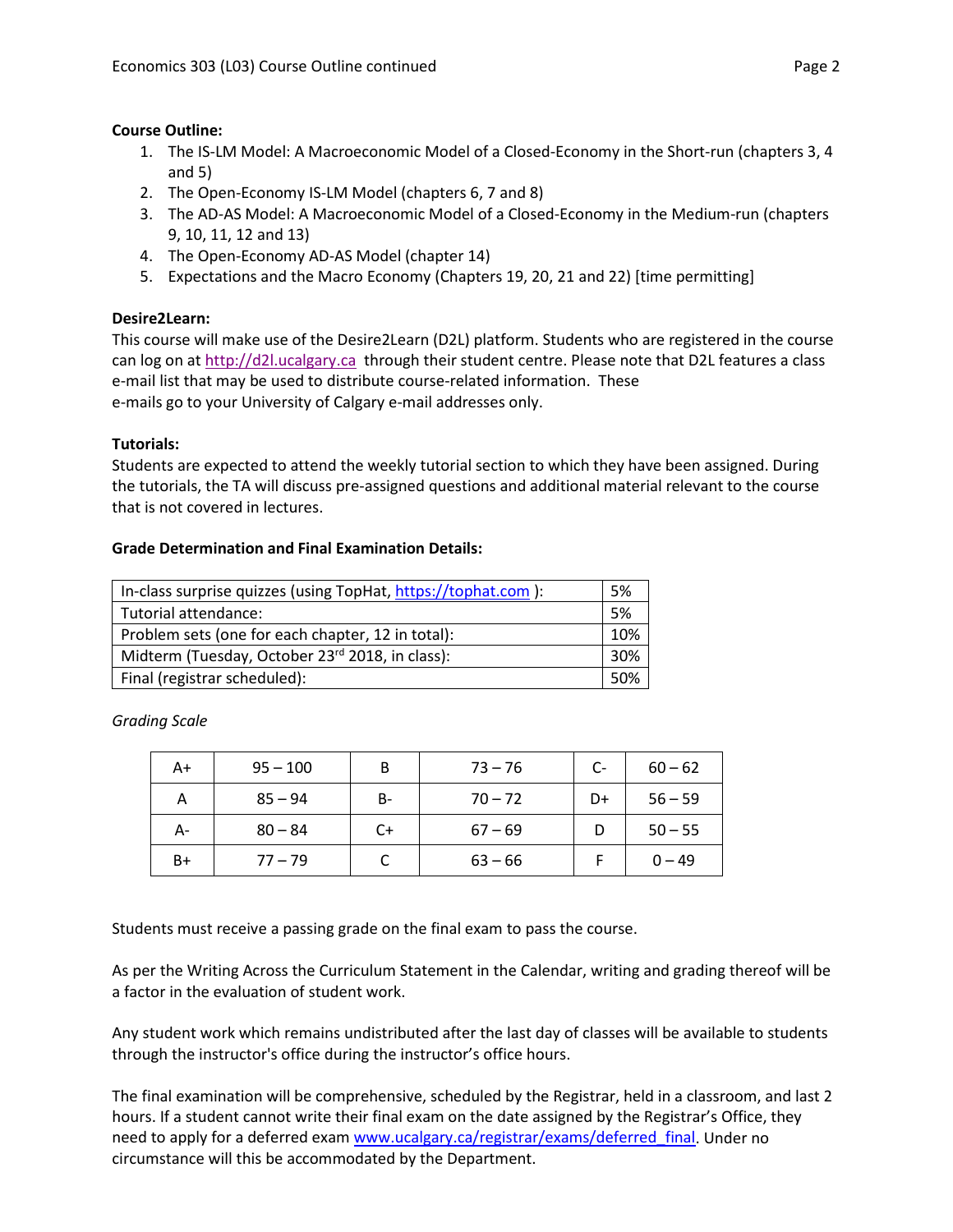Tests and exams will not involve multiple-choice questions. Non-programmable calculators WILL be allowed during the writing of tests or final examinations.

THERE WILL BE NO MAKEUP OR DEFERRED QUIZZES/TESTS/EXAMS under any circumstances, nor may the quizzes/tests/exams be written early. Students unable to write the quizzes/tests/exams because of documented illness, family emergency, religious observance, or university-sanctioned event will have the weight shifted to the final examination; otherwise a grade of zero will be assigned.

## **Reappraisal of Grades and Intellectual Honesty:**

*For reappraisal of graded term work, see Calendar I.2* <http://www.ucalgary.ca/pubs/calendar/current/i-2.html>

*For reappraisal of final grade, see Calendar I.3* <http://www.ucalgary.ca/pubs/calendar/current/i-3.html>

*Statement of Intellectual Dishonesty, see Calendar K.4* <http://www.ucalgary.ca/pubs/calendar/current/k-4.html>

*Plagiarism and Other Academic Misconduct, see Calendar K.5* <http://www.ucalgary.ca/pubs/calendar/current/k-5.html>

## **Academic Accommodations:**

The student accommodation policy can be found at: [ucalgary.ca/access/accommodations/policy.](http://www.ucalgary.ca/access/accommodations/policy)

Students needing an accommodation because of a disability or medical condition should communicate this need to Student Accessibility Services in accordance with the Procedure for Accommodations for Students with Disabilities [ucalgary.ca/policies/files/policies/student-accommodation-policy.](http://www.ucalgary.ca/policies/files/policies/student-accommodation-policy.pdf)

Students needing an Accommodation based on a Protected Ground other than disability should communicate this need, preferably in writing, to the course instructor.

#### **Important Dates:**

Please check:<http://www.ucalgary.ca/pubs/calendar/current/academic-schedule.html>

# **Student Organizations:**

Faculty of Arts Students' Association (F.A.S.A.): Economics Department Representative Office: SS 803, E-mail: [econrep@fasaucalgary.ca](mailto:econrep@fasaucalgary.ca) and Web[: www.fasaucalgary.ca.](http://www.fasaucalgary.ca/)

# **Society of Undergraduates in Economics:**

[https://www.ucalgarysue.com/.](https://www.ucalgarysue.com/)

Society of Undergraduates in Economics is a student run organization whose main purpose is to assist undergraduate economics students to succeed both academically and socially at the University of Calgary. Services include access to the exam bank, career events such as Industry Night and information sessions, mentorship programs, and social events for members. They invite you to join by contacting SUE at societyofundergradsineconomics@gmail.com.